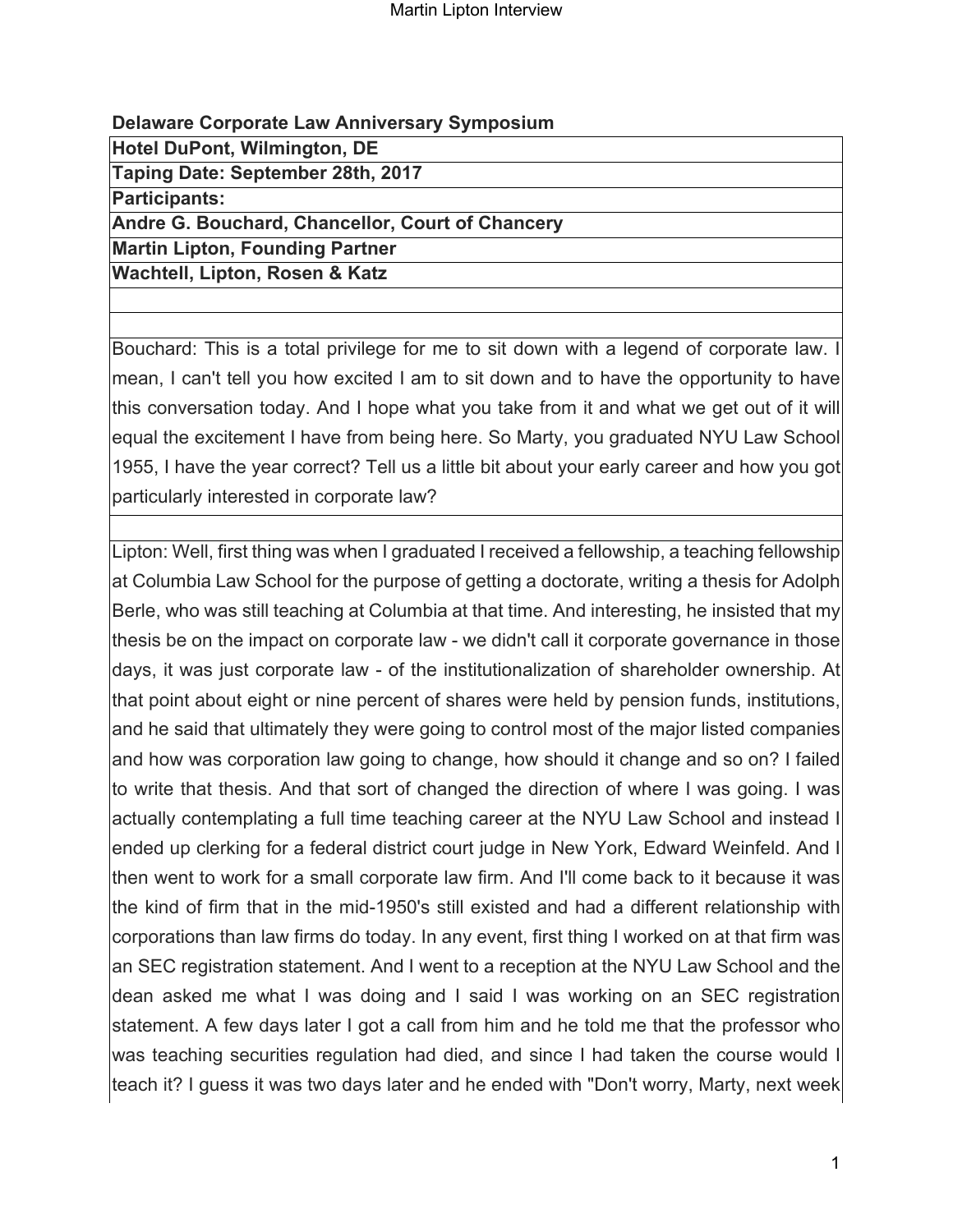I'll have somebody who knows how." Twenty years later I was still doing it. Sort of ended up as teaching on an adjunct basis securities regulation and corporate law. And that's how I got here. [00:04:20] Going back to the law firm called Seligson, Morris and Neuberger... Lincoln Morris who was one of the senior partners was a director of the Pepsi Cola Company and Metromedia and a number of say half dozen large companies. And he was the lawyer that Lehman Brothers looked to when their clients had a takeover problem. In those days it was a proxy fight problem.

## Bouchard: This is before Wachtell?

Lipton: This is before. This is before. And I was with the Seligson firm 'til 1964, we formed Wachtell in the beginning of 1965. The Seligson firm basically came apart the end of '64. But the interesting part about that firm was the relationship that Morris had with his clients. He was on the board. I don't think there was a client, you know, a public company client that he wasn't on the board of. And he was part, really, much more than just a director. He was part of the senior management of each of those companies. There were very few independent directors, generally three or four independent directors. Everybody else was either an officer or an investment banker or a commercial banker who worked for the company. Each of them had an intimate knowledge of the company, all of the people, and it was just a totally different relationship from what the relationship is today with most boards consisting of a CEO and nine, ten or eleven totally independent directors.

Bouchard: I was going to get to this topic a little later, but since you brought it up now. Do you think that evolution, going away from boards where you had the CEO typically, other managers, the company lawyer, the investment banker often having representation on the board, to the model that we have today, that many may well attribute to a lot of Delaware case law of being largely independent, maybe just a CEO. Do you think it's a good thing or a bad thing?

Lipton: I don't think it's either a good thing or a bad thing. I think it was an evolution that took place in response to what happened in the markets and what the courts were faced with in a very fluid period with dynamic changes. The '50's and '60's were a period of conglomerization, where literally thousands, I think it was two and a half thousand public companies kind of disappeared into conglomerates and then followed in the later '70's by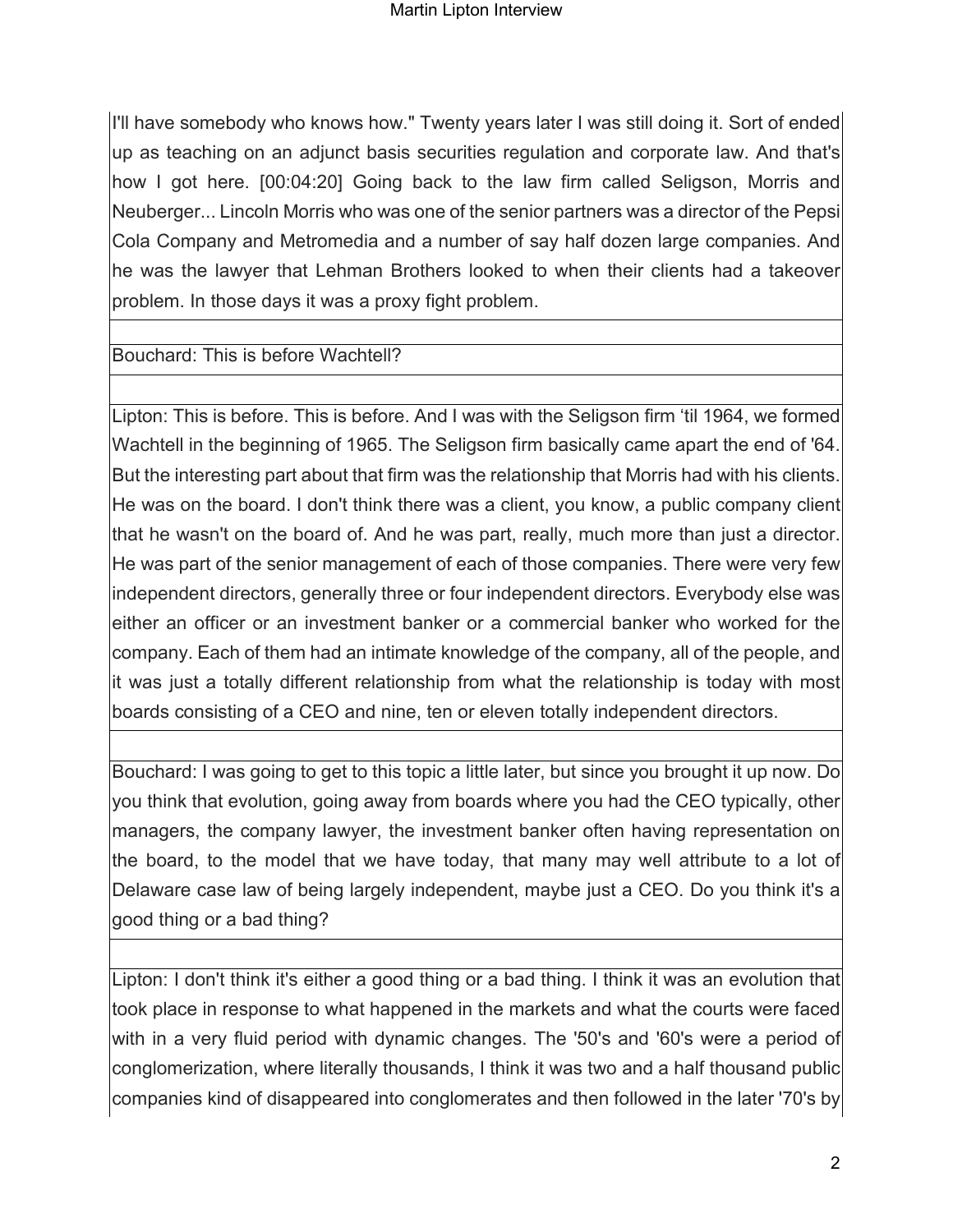#### Martin Lipton Interview

a period of deconglomerization. And also a beginning of this financialization of the industrial equity in America and which created various legal problems that were thrown to the courts, there was virtually no legislation or regulation to deal with them. And particularly the Delaware courts. And the Delaware courts had to fashion solutions for the different problems that arose as corporate raiders, the '60's and '70's came into existence. And then the various new kinds of financing that appeared on the scene and how it changed everything. And then also we have as is always the case, it's sort of each decade there was a significant corporate scandal: defalcation, phony books, whatever, which resulted in litigation, resulted first with the stock exchange insisting on three independent directors for an audit committee. And it just evolved year after year. And then as you got to Enron and WorldCom and Sarb-Ox and then on to the subprime mortgage problem and Dodd Frank you had a series of legislation which I think we'll come back to, a kind of federalization of corporate governance.

Bouchard: Let me bring that back a little bit. The Chief Justice mentioned an article in 1979 that you wrote in the Business Lawyer called Takeover Bids in the Target's Boardroom, and it's probably considered the most influential article on directors having an active role in the whole takeover process - how to respond to it, what considerations they should go through and so forth. What led you to write that article? And this is before, just to sort of set the stage, there wasn't very much law sort of in this area.

Lipton: [00:10:22] What led up to it is we became very active in the takeover practice in '74 and it expanded in '75 and '76. And sort of just as chance would have it, we ended up basically defending and not attacking. And it was necessary in advising boards of directors as to defending against a hostile takeover to answer the question whether they had the right to defend, what were the standards, what did they have to do in order to sustain a vigorous defense against a legal attack. It has to be kept in mind that at that period the hostile takeover was a ten day affair. Under the Williams Act, it was all over in ten days unless the target obtained a temporary restraining order, preliminary injunction, or the target found a white knight who was going to pay more. There was no time, it was pretty much a panic from the very beginning. Virtually no company was prepared for this. You would get a call, not infrequently on a Friday night or a Saturday morning, and you essentially had to be in court by Tuesday.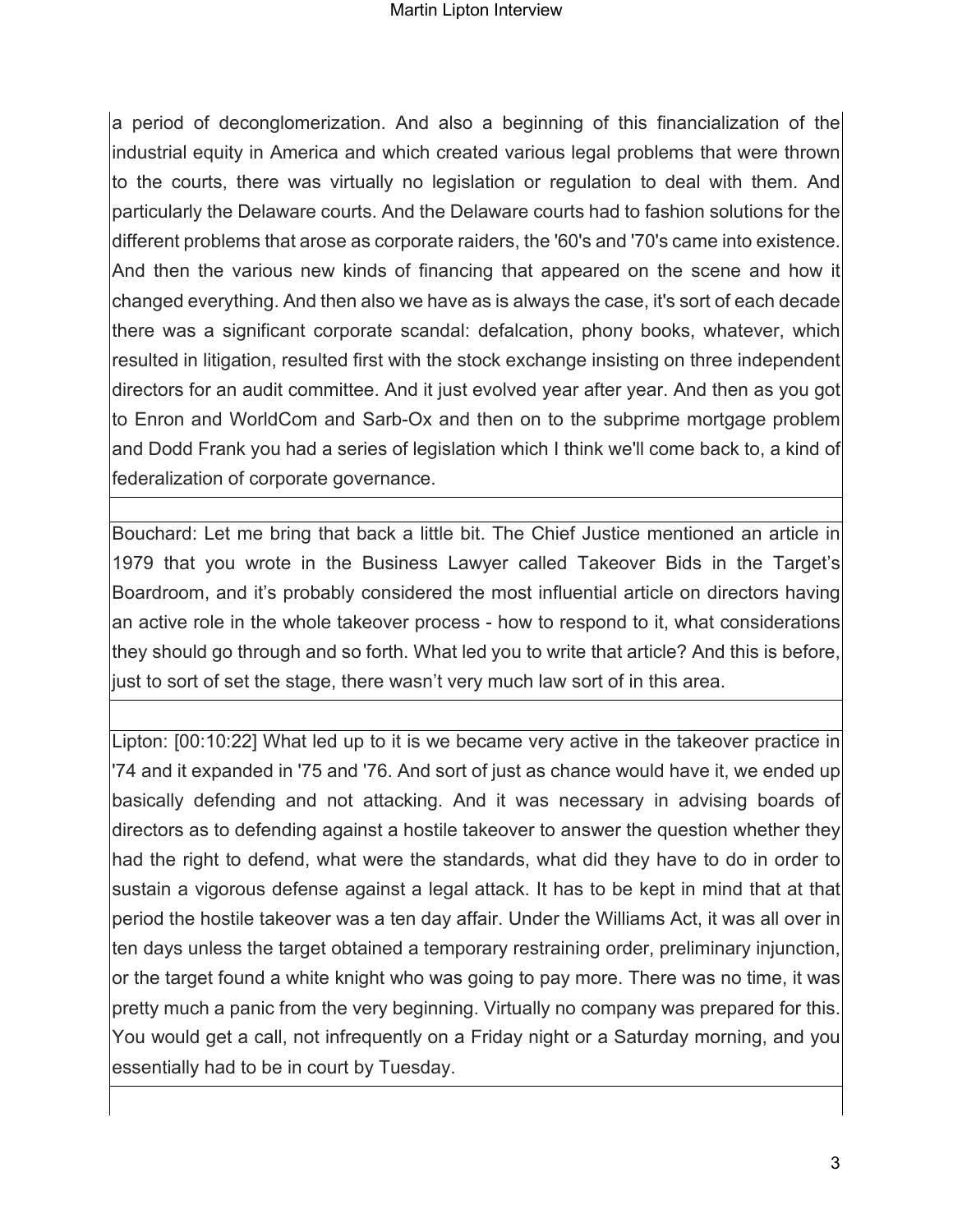Bouchard: I know that side of it.

Lipton: In any event--

Bouchard: There's a set of minutes in your article that basically looks like it's set up for how a board should have a conversation when they're faced with this. What was the origin of that?

Lipton: The origin of that, it actually was modeled on the minutes of the McGraw Hill Company, who in 1979 successfully defeated a hostile bid by American Express. But we were very concerned with, you know, the opinions we're giving and kind of the state of the combination of what the law was and what these corporate raiders were innovating on a basically weekly basis. And the board of McGraw Hill was very erudite board and very concerned with their reputations and so on. This was two of the ultra establishment companies going after each other and it was in the media every day, it was cause celebre ... and the board insisted on a full legal opinion as to their right to defend against this takeover. And in large measure the article was based on the legal memoranda that we did with respect to advising the board and the minutes that - the board insisted on long form minutes. I won't get into the debate between long form and short form minutes, but the board insisted on the entire story being laid out in the minutes. And when I came to write the article I changed it somewhat, but--

Bouchard: I think you became Gerald Lipton and it was Marty Flom.

Lipton: Any event. And Flom was representing American Express. Any event, I thought that in connection with the article it would be a good idea to kind of lay out what one did, saying this isn't something that you do in every case. This is sort of a pattern that you can look to as how to advise the board, what the board should consider, and what the board ends up deciding. And that's how it all came about. The purpose of the article was kind of twofold. One, I was hoping to get academic support and judicial support for these opinions that we were giving that had no real judicial support.

Bouchard: To date.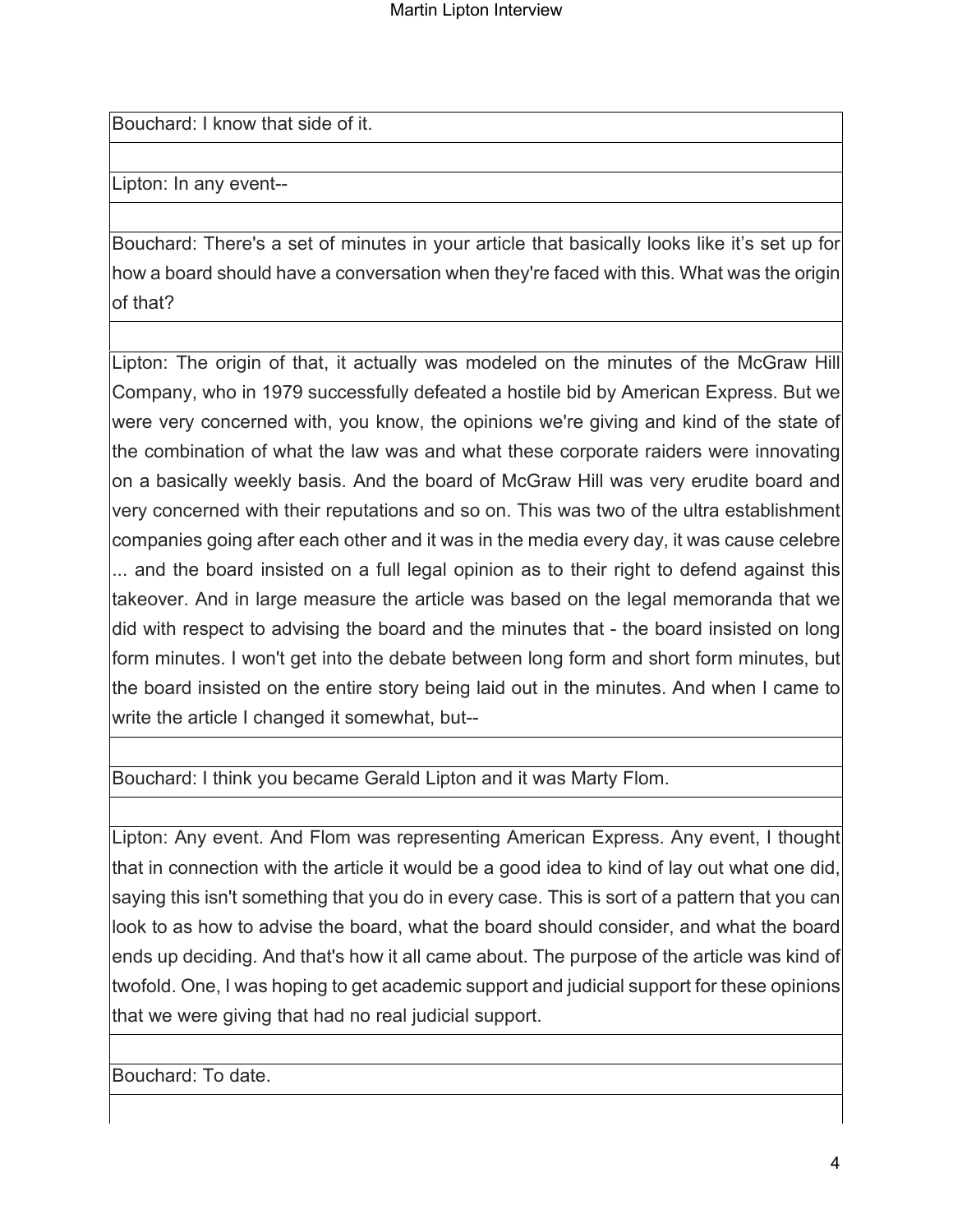Lipton: To date, and which kind of flew in the face of the Chicago school of economics, and some of the academic articles. But it turned out to be just the opposite. It provoked a cascade of articles by Chicago school people, particularly Frank Easterbrook and Dan Fischel. And a young graduate student at that time, at Harvard Law School, by the name of Lucian Bebchuk who--

### Bouchard: His name's been brought up a few times today.

Lipton: Wrote a comment criticizing the takeover bids article, which ultimately ended up in a kind of a three different way- Bebchuk rejected Easterbrook and Fischel's position, that in the face of a hostile takeover bid the board of the target had to remain passive, not even look for a better bid, whereas Bebchuk also disagreed with me completely but disagreed with them and said that the board should look for a higher bid.

Bouchard: So I want to follow this up a little bit by reading just a couple passages from the end of that article which I think will set up the next question really well. These are conclusions after what's a very lengthy article and sort of bullet point fashion that I think will obviously show the point of view you're expressing here. Point one: directors are not required to accept any takeover bid that represents a substantial premium over market. Point two: when faced with the takeover bid the directors are not required to declare an open auction and sell the company to the highest bidder. Point three: the director should consider the impact of the takeover on employees, customers, suppliers, and the community. National policy is a proper consideration. Point four: if the directors believe that the takeover is not in the best interests of the company as a business enterprise, there's no requirement that the takeover bid be submitted by the directors to the shareholders. [00:18:33] Now I'm going to skip over and go to the punchline, which I want to follow up on which is: the business judgment rule applies to takeovers in the same manner that it applies to other major business decisions. Now at this point, again, this is 1979, a couple years later decisions started coming down mostly in the federal courts -Panter v. Marshall Field, Treadway, Johnson v. Trueblood I think endorsing this point of view. But then Unocal came down. Tell us what you thought of the Unocal intermediate standard.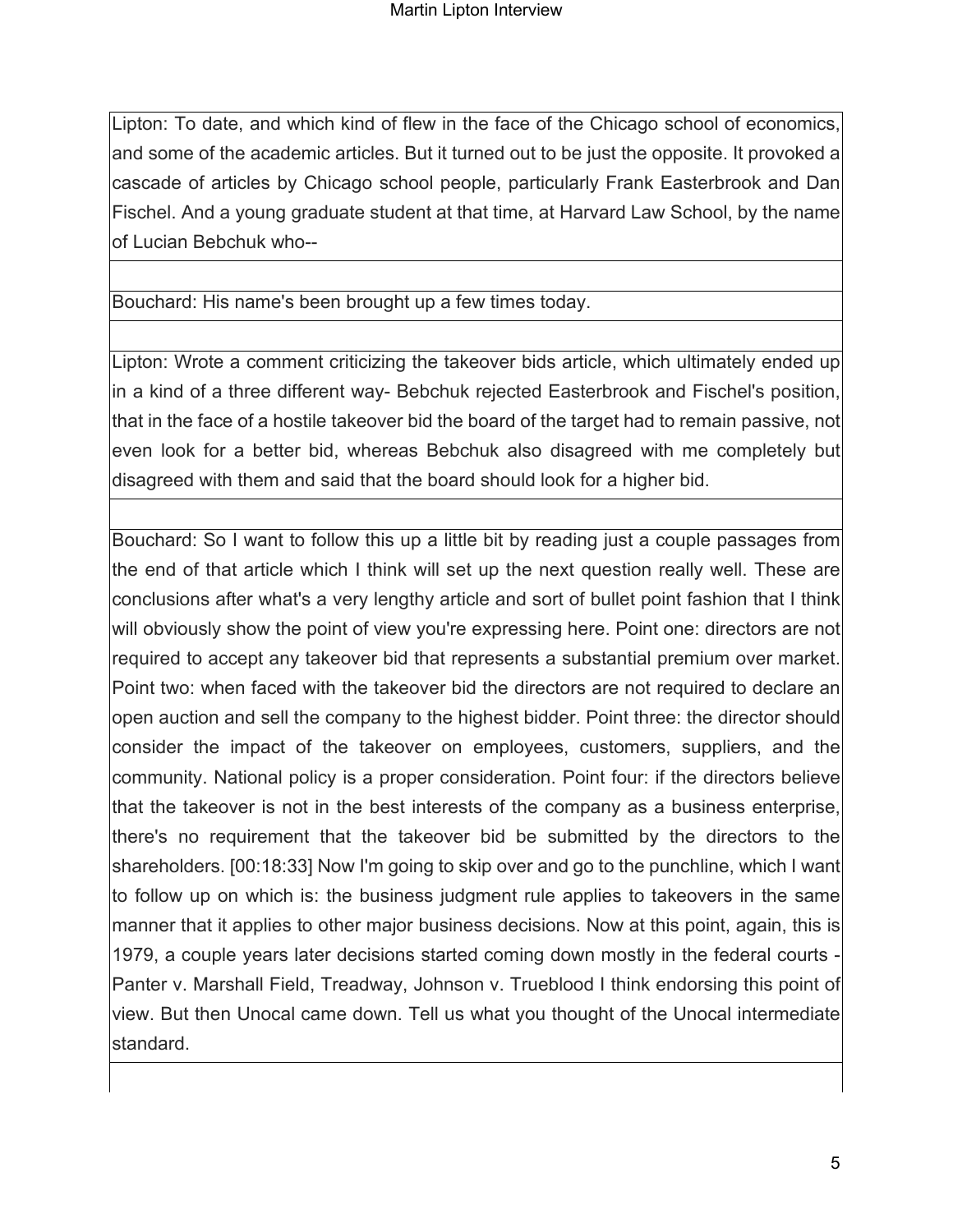Lipton: Well, first I thought very well of Unocal and I was kind of overjoyed with the decision. And Unocal, keep in mind that we're right in the middle now of the question of the validity of the poison pill. So our eyes were on the Delaware Chancery Court on an hour to hour basis. We were not involved in Unocal, and but we were watching it very very closely. I was a bit concerned about the enhanced scrutiny that... But I basically concluded that what the court was really saying is they agreed that business judgment was the standard for determining a takeover response. But like in any business judgment situation we expect the board to be acting appropriately and not vindicating or supporting a management not being conflicted. In other words, we're going to look at the duty of care aspect of the business judgment rule rather carefully and that's what enhanced scrutiny meant.

Bouchard: Balance, you're comfortable with the outcome of it over time?

Lipton: Very comfortable because Justice Moore cited Takeover Bids in the opinion, in the footnotes. So yes, I was flying high on Unocal.

Bouchard: Well and Unocal also had an expression recognizing legitimacy of other constituencies, which is, and I want to go back to one of the points in your article as well, which is your view, they should be considered. Tell us what brought you about to having that viewpoint?

Lipton: What brought it about was the impact of hostile takeovers on people. You know, you don't really focus on a legal issue that you deal with whether it's a tender offer or a proxy fight or even a contract, until you get to see what happens to the people who are affected by it. And as we defended more and more companies, and in those days you know, you would fly out to Wichita or Kansas City, wherever it was, and essentially, for a few days you would set up in the office of the target and everybody there, the secretaries that you worked with, the accountants, the people in the legal department, the CEO and the executives asked, sooner or later what's going to happen to me, and clearly people were hugely affected initially psychologically and then the realization of the impact on them and their families and on the community. And we came to the conclusion that this was wrong, that the fundamental corporate law said that the merger and acquisition of one company by another was basically a matter for the board of directors and the law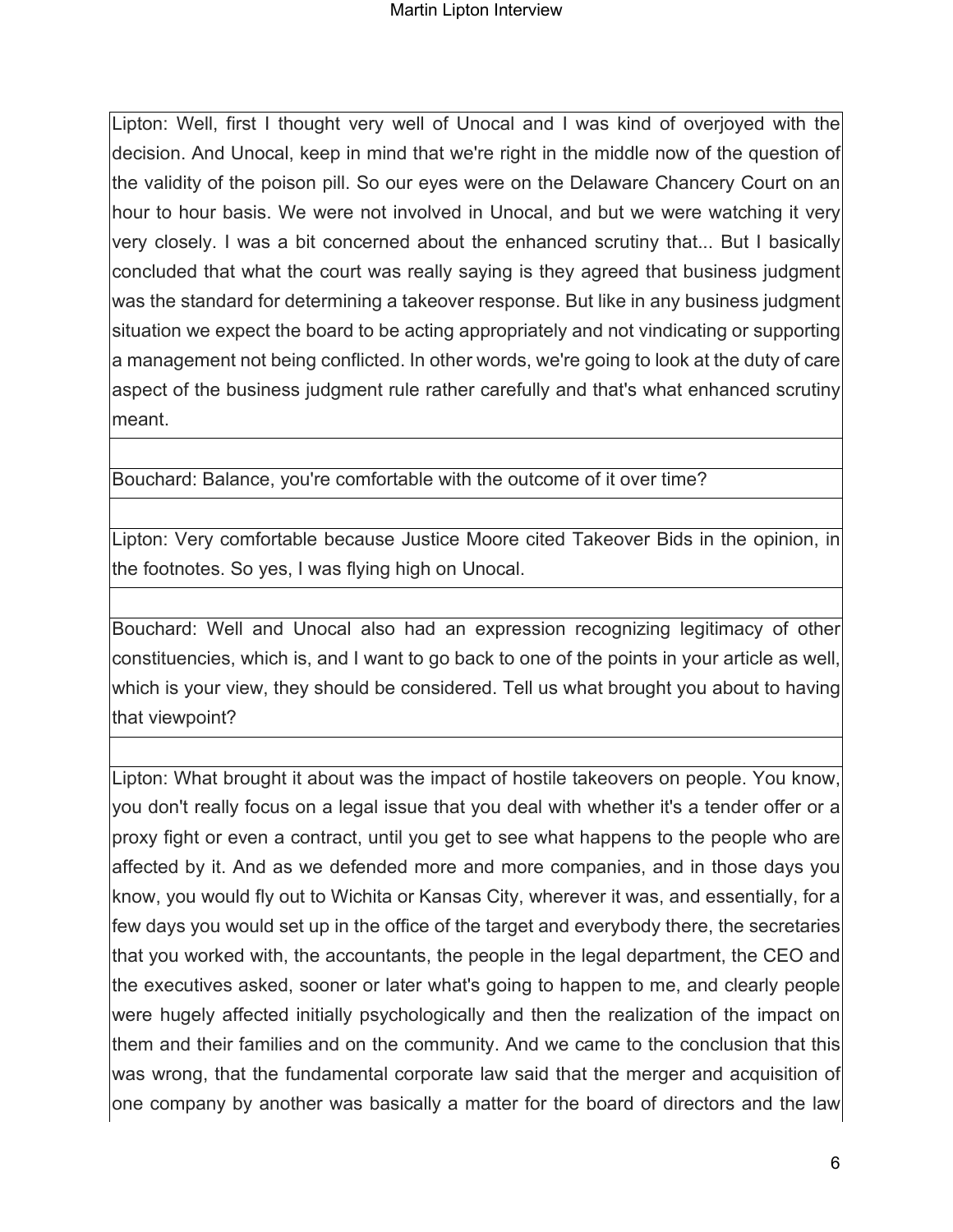was that the board had to exercise its business judgment but it had the right to reject. And indeed in a merger it could not be submitted to the shareholders unless it was recommended by the board. So it was clear that the board had authority over mergers and so on and should have it over tender offers. And it wasn't that clear but I thought it was right that in making that business judgment decision the board should take into account the other constituents and that was the proper responsibility of the board of directors. And to some extent, as I mentioned, I was hoping for people to join in on that position. And we were also at that point, beginning to think about legislation. Our first thoughts were with respect to what came to be called shark repellents, amending the charter for staggered boards and fair pricing and make tender offers very difficult. And by 1979 it was becoming harder and harder to get the vote to approve the charter amendments to get shark repellents in the charter. So we had in mind getting legislation of one kind or another. And we had already been quite successful in getting takeover approval disclosure type legislation in the states. The Mite case had not yet been decided. So we didn't recognize the constitutional issue at that point but we certainly thought that it would be very beneficial if states would enact a statute of the kind that came to be called a constituencies statute which reflected each of the points that were mentioned in the article.

Bouchard: So this is a good segue to not so much statutory regulation but self-help, mainly the poison pill, the shareholder rights plan. You're famously the inventor of the shareholder rights plan. How did you come up with the idea?

Lipton: Well as happens with ideas frequently, it's pure accident in a way. By 1982 even though the SEC regulations had been changed so that you had the ten day period had been extended to basically call it 30 days, 20 business days, you still had an almost impossible problem in getting the time necessary to effectively deal with hostile takeover. And it was also we had an experience with a company called St. Joe Minerals where we tried to get... it was controlled by 12 institutional investors. They had fifty percent of the stock among them. The bankers for the company--the bid had been a hostile bid by the Seagrams Corporation--thought that the bid even with the premium was less than half of what the company was worth. So we thought we could go to the 12 shareholders and get an agreement that we would amend the charter to provide we would liquidate the company if within 18 months the stock was not selling at a higher price than the Seagram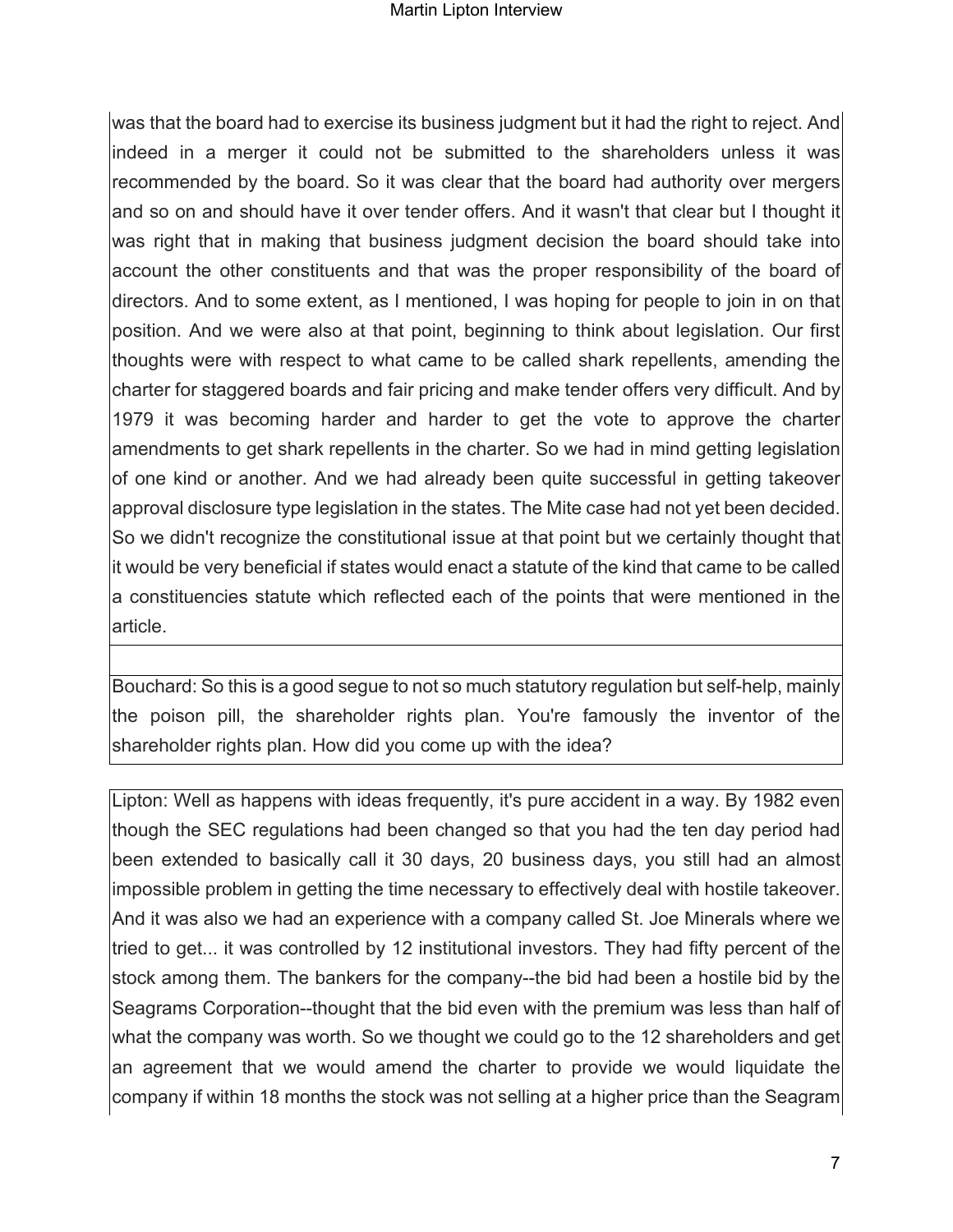bid. Not one of the shareholders would agree to that. So it was clear that litigation was the only way you could stop a bid, either litigation or a higher bid. So struggling to come up with something that a board of directors could do sua sponte to get time. And I was reading an indenture for convertible issue, and I just kind of stumbled over the nondestructive clause. Just about every convertible and warrant has a non-destruction cause so that the option value of the instrument is not lost if the company merges with another company. That the security flips over to the surviving corporation and gets adjusted for the price of the merger. And it preserves the option value of the security. And I said oh well why couldn't we issue warrants that flip over but at a huge advantage to the shareholders and create huge dilution if the company is acquired and then it's merged, [00:30:12] as most of these deals were at the time. And we figured out a formula and so on and in September 1982 I sent a memo out called the Warrant Dividend Plan.

Bouchard: Right. So that was, by the way, all the young lawyers in the room should not short their time reading the debentures because you never know what you're going to come up with obviously. But Warrant Dividend Plan, I went through some of your old memos and I saw that. And I'm thinking Warrant Dividend Plan, how did this become the Rights Plan? Is there a story behind that?

Lipton: There's a story that involves Dick Grasso that later became president of the NY Stock Exchange. He was then the number two person in the department of stock list. But he was basically the last word on these things. And we needed to get the Stock Exchange to list the warrant so that it could trade with the common stock. And the stock exchange rules then did not accommodate a ten year warrant and he was denying--

Bouchard: This is Grasso?

Lipton: Yeah, he was denying.

Bouchard: Was he poorly compensated at the time? Just curious.

Lipton: At that time I don't think anybody at the stock exchange was well compensated. In any event, he said no. I said well, you know, I just don't get it. You allow the listing of rights to trade with the stock when a company is doing a preemptive rights offering and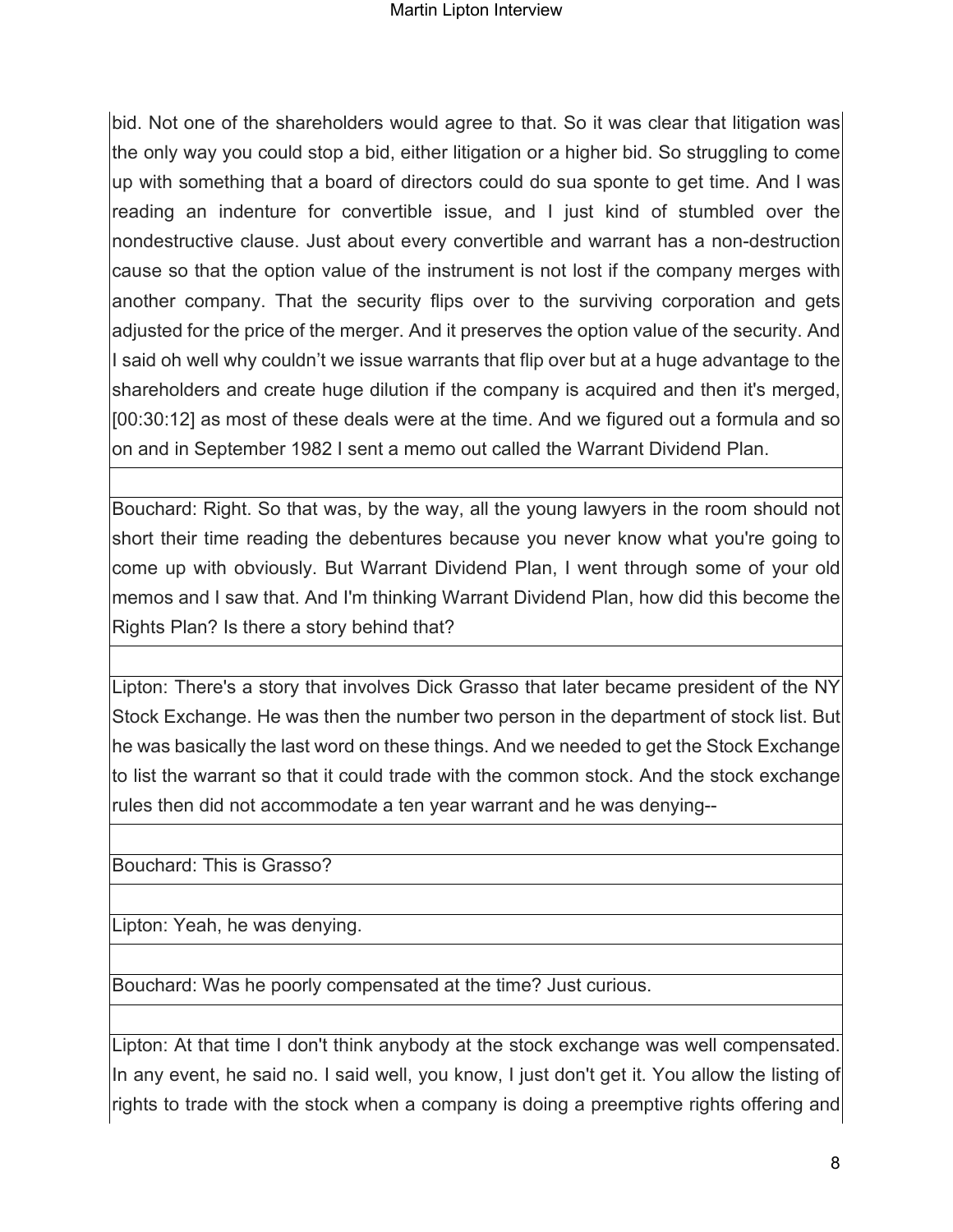so on and granted they're generally short term but there's no rule about the term. And he said well if you call it rights I have no problem. So it became the shareholder rights plan.

Bouchard: There you go. Now at this point this is a totally new terrain. It's sort of experimenting in corporate governance land. I assume you were walking around talking to some other people, maybe even some Delaware lawyers and trying to get their reaction as to whether this thing would actually be upheld.

Lipton: Well there's a lawyer sitting here right now named Gil Sparks. Gil and actually I first went to Lew Black. Lew and Gil and I had been working on various things over a period of time and we were working on something at this time. And as Gil tells it he approved it standing in his kitchen. In any event, no one else would give an opinion. We had given opinions and the other law firms said they didn't think it was valid, legal. And but Morris Nichols did and turned out that we were right.

Bouchard: So how do you take something that nobody's ruled on yet before you have a judicial decision and convince clients to implement it? Who were you pitching to, what kind of reaction were you getting?

Lipton: We frequently got reaction that that's crazy or our lawyers think that... Remember we're kind of brought in on these situations and so you know, the regular law firm, the general counsel had doubts. And you either are successful in convincing them that it's something that at least has a reasonable, you know, it's not unreasonable, not flying in the face of a legal decision that it's not legal and that it was worthwhile. We were successful. Interesting thing is what the impact of the denial of a temporary injunction can be. The first use was at the end of 1982, the beginning of 1983, for El Paso Corporation which was the target of a hostile tender offer by Burlington Northern Railroad. And we used a variation. I won't burden you with it but it was a variation of the poison pill of the same concept. And the lawyers for Burlington Northern ran to the Chancery Court for a temporary restraining order which was denied. A precedent!

Bouchard: But it didn't actually assess the validity, it just denied the temporary?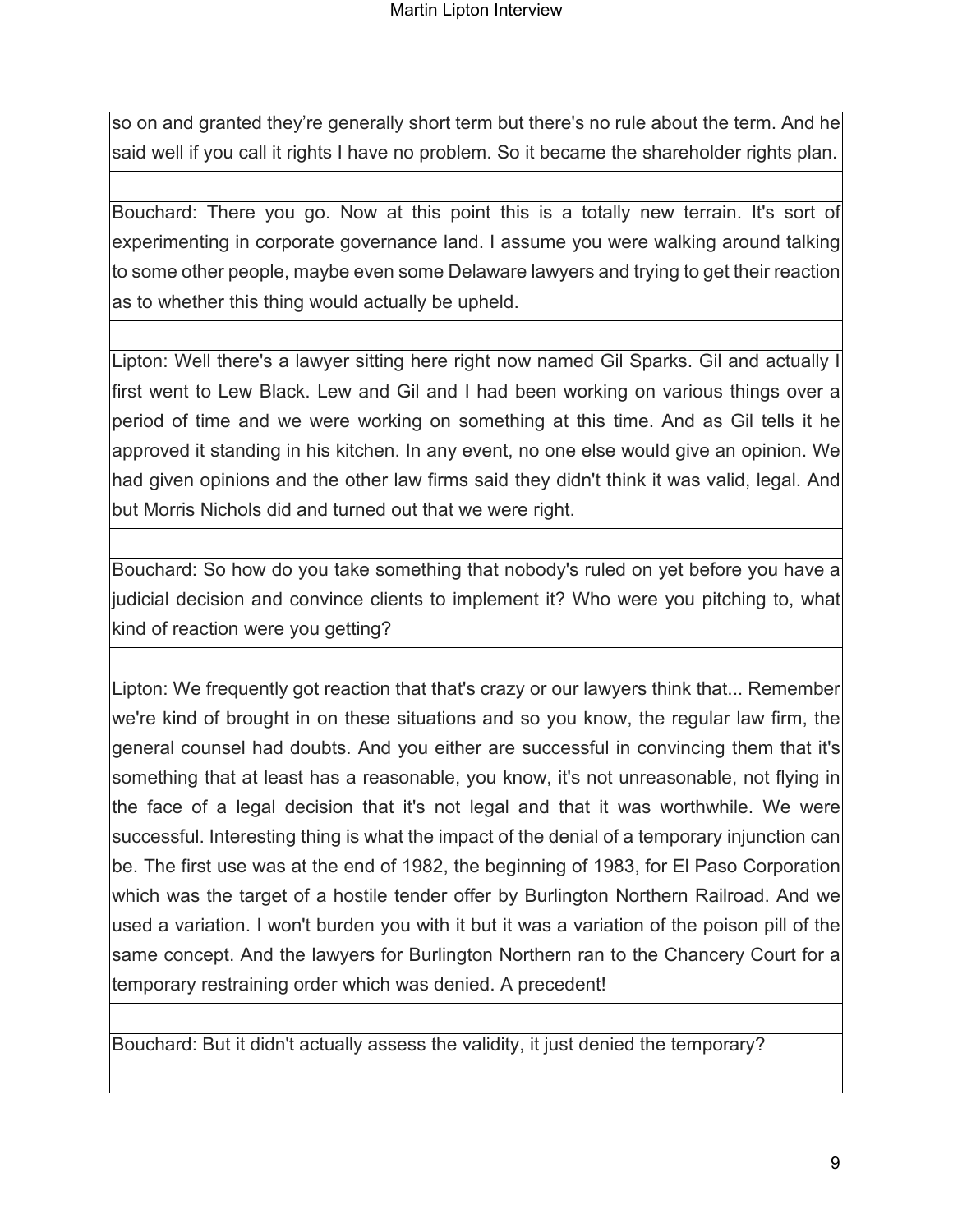Lipton: Yeah and it all came to agreement and it was never further litigated. But there it was. They denied and we explained that the denial of a temporary restraining order was not a legal precedent but at least one judge didn't immediately say this is the craziest thing I ever heard of and therefore grant. So we ended up using it I guess six times in 1983. And there were no adverse decisions during '83.

Bouchard: Let me focus on 1983 for a second before you go forward. So you write a lot of memos that you send to clients. There's one memo, this is June 20th, 1983, and I was struck by it. It talks about the Warrant Dividend Plan, it talks about how you've implemented in some of these companies including El Paso. And then there's this line: we have no doubts about the legality of the plan. I don't see too many law firms writing stuff like that. Did this become a bet the law firm issue for you?

Lipton: Yeah, you can't tell, advise people to do something like this without taking a firm position that it's not a should position it's a... you can't hedge. It's just if you aren't comfortable to give a firm opinion without a hedge you shouldn't do it. Not in something like this. And we convinced ourselves that this was legal. We thought that we... And we were giving opinions, we were giving unqualified opinions at that point.

Bouchard: So November 1985 the Household decision comes down, validates the pill at that point, it's a flipover provision. Can you tell us about your involvement? I know you were representing Household at the time or involved with advising Household at the time. Tell us maybe what we can't see in the opinions about the thinking that went into the boardroom about adopting the pill?

Lipton: It's an interesting story.

Bouchard: I was hoping you might say that.

Lipton: The adoption of the pill. And I would say this is July of 1984 and I was home because this young lady over here had just been born. And the call was put through from the office and I took the call and a voice came on the phone, My name is Donald Clark, I'm the chairman of Household International Corporation. I hear you have something called a poison pill? And I think I need one.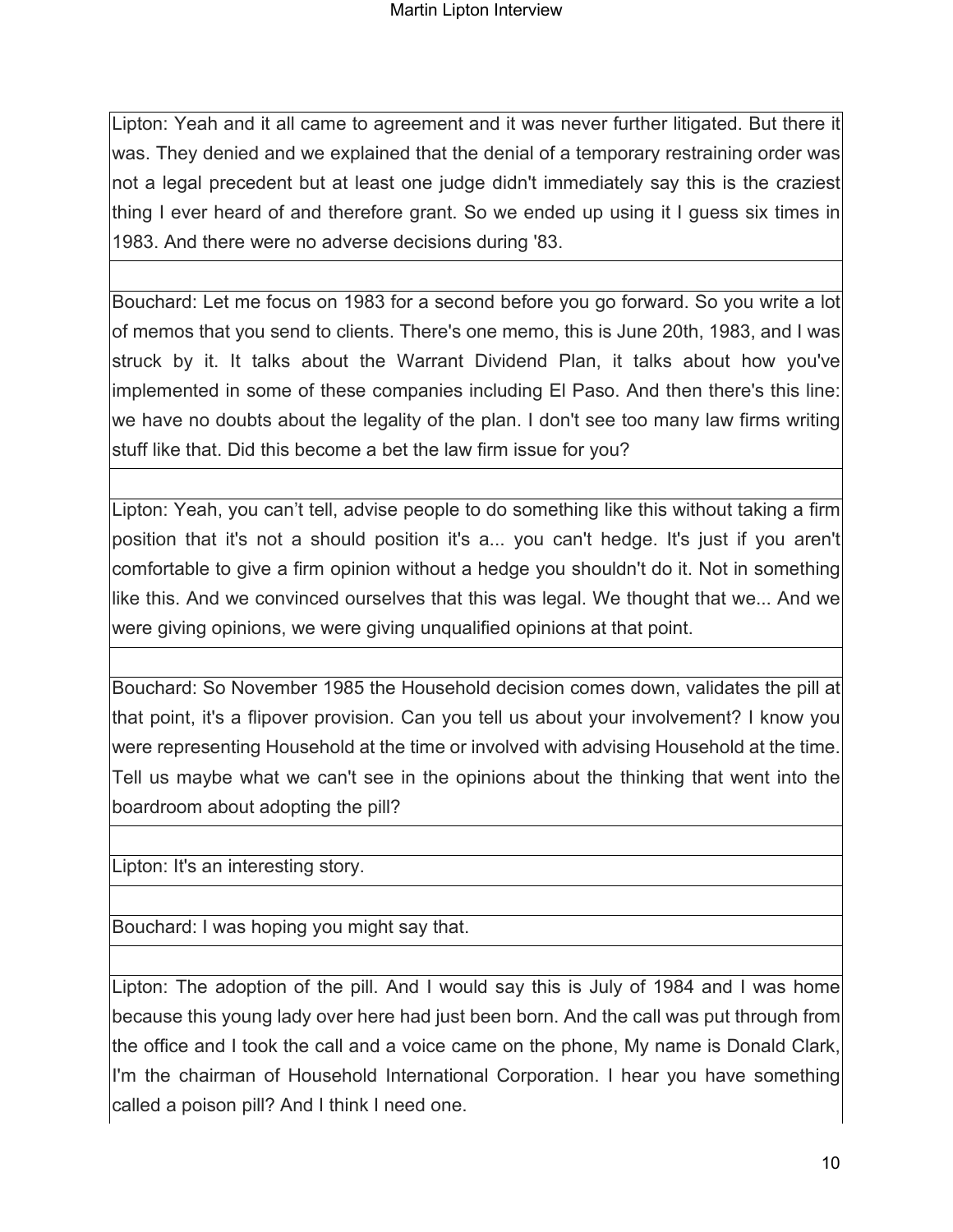### [laughter from crowd]

Lipton: And that led to working with Goldman Sachs to fashion a presentation to the Household board to approve a poison pill. And I was working with a partner at Goldman Sachs who just happened to be six foot six, six foot seven. And we went to the meeting in Chicago and their headquarters were there in Chicago. And there were two directors of note on the board. One was Mr. Moran who was the raider and the other was John Whitehead, the co-senior partner of Goldman Sachs. And the Goldman Sachs partner presented with the typical twenty-five pages of analysis and so on, values and so on. And I presented the pill and how it worked and so on. And then Mr. Clark asked the board for comments and Mr. Moran was first and argued against it and so on. And then Mr. Whitehead was next. And Mr. Whitehead said well I don't think we should do this. I don't think a company like Household should adopt something that could deprive shareholders of a premium. [00:41:17] The six foot six partner suddenly became four foot four and there were two votes against the pill: Moran and Whitehead. And of course as you know in the opinion that it was made clear to the board that it could stop a tender offer was a factor in the court's decision sustaining the legality of the pill. So sometimes little things like that happen that stick in your mind. Now Clark was just a fabulous client, sat through the trial, attended the appeal, never doubting, always saying I know this is going to come out right.

Bouchard: Now on the opposite side of the caption, DKM or Dyson Kissner Moran was represented by Skadden Arps, and Joe Flom your longtime adversary in many of these contests was representing DKM. Tell us a little bit about how you saw his interaction in this whole process?

Lipton: Yeah, Joe was against the pill from the beginning, long before Household. And they hadn't... When Household came along he was determined to get a decision denying the legality and I thought he went to some extremes in doing it. There's a young fellow who summered with us I guess in '83, '84, who wrote a note in the Harvard Law Review arguing the validity of... And Joe just claimed this had all been a setup and whatnot. It became unpleasant. I don't want to go into great detail, it became unpleasant.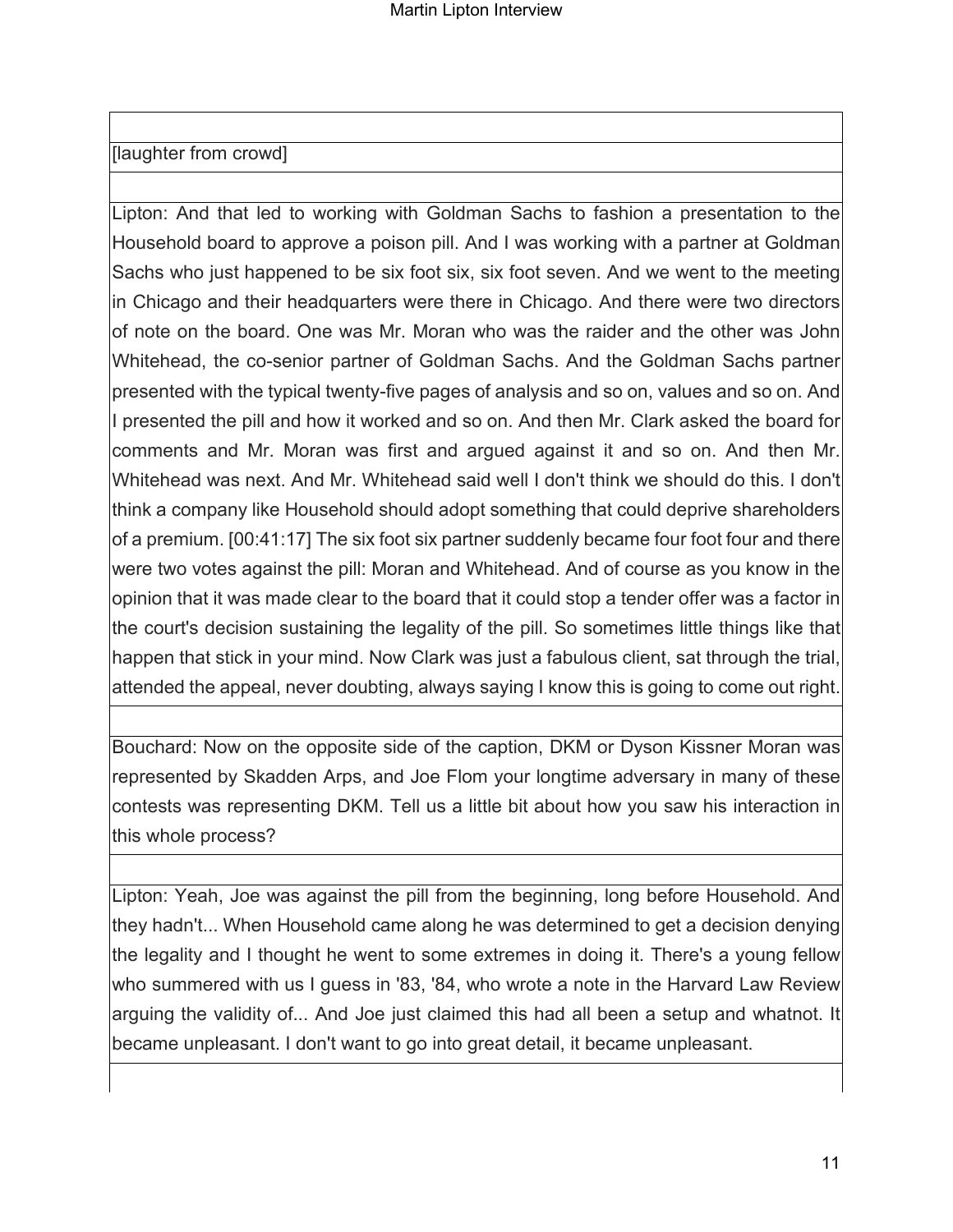Bouchard: So we've been discussing the flip over provision of the pill. How did things evolve to the point where you thought there was a need to have a flip in provision in the pill?

Lipton: In 1984 Johnson Controls became the target of a raider by the name of Victor Posner. And Posner had a different methodology. He did not do a second step merger. He went to basically try and get control of the company buying 20 or thirty percent of the stock. And then he would put relatives on the payroll. He kind of took advantage of companies that he controlled. And so when Johnson Controls came to us we knew that a flip over pill would not be effective against him.

Bouchard: Cause it's only triggered in the second step merger--

Lipton: Of course it only works if the raider is going to do a back-end merger. So we devised a pill that said if someone crossed the 30 percent or the 20 percent threshold and engaged in a self-dealing transaction with the company, all the other shareholders would get a stock dividend but the raider would not, which was a flip in. And that was the first use of the flip in. Johnson Controls eventually greenmailed Posner and that was the end of that.

Bouchard: Were you more concerned with the validity of the flip in than the flip over?

Lipton: Much more concerned.

Bouchard: Explain that to us.

Lipton: Well, it's one thing to have an instrument that is designed to protect shareholders in a second step merger that may be unfair to them and so on. And which had a basis on the non-destructive clauses that were used. It's another thing to have a totally unique transaction with just issuing a stock dividend to everybody except the raider. Of course Unocal hadn't even begun, the transaction had not even started at this point. So we were very hesitant with respect to a flip in. And then in 1984 a California company, the Crown Zellerbach Paper Company became the target of a corporate raider by the name of James Goldsmith, an English entrepreneur who came to the United States and sort of corporate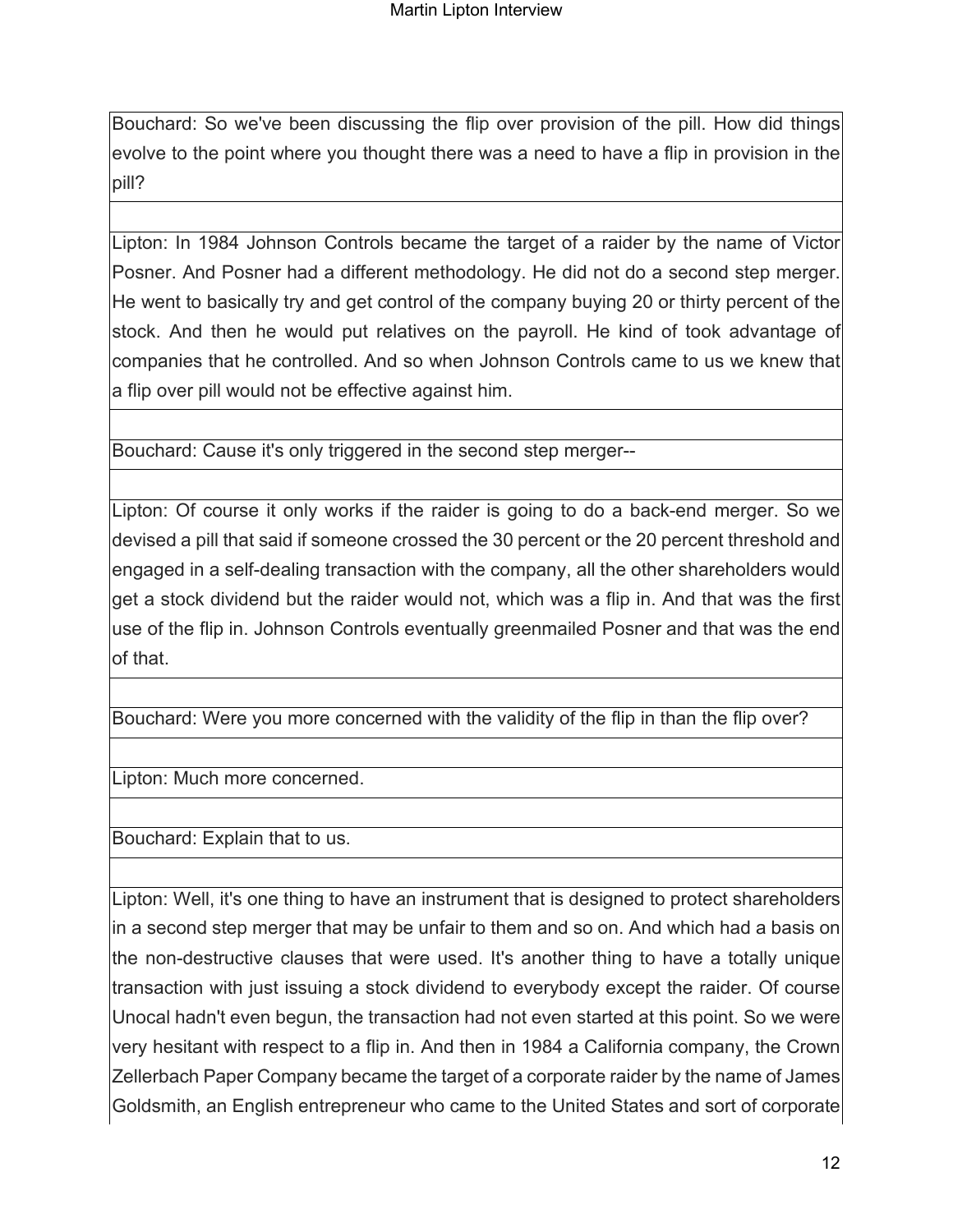raided for about a dozen years and then went back to the UK with a couple of billion dollars that he made. And he started to acquire stock in Crown Zellerbach. And we thought long and hard about a flip in and ended up not doing it. And Goldsmith then bought through the threshold, got control of Crown Zellerbach, and did not immediately do a second step merger. And of course everybody was then saying that's the end of the pill, it doesn't work and so on, but of course he had borrowed the money to buy the fifty percent of the stock and he had to do a second step merger and ultimately the flip over worked and the people who held onto their rights got the extra money. So the pill did actually work. So we weren't sure what to do and we were even hesitant even after Household was decided, very much more confident then but didn't want to go all the way. And eventually we did a year and a half later.

Bouchard: So Household comes out, validates the flip over provision. You have the decision in hand, but the opinion was really looking at the adoption from the clear day perspective. And there was language in the opinion about not being able to arbitrarily, I think is the word the Supreme Court used, refuse an offer in the future. And the directors' conduct would obviously have to be analyzed under the circumstances at the time of a particular offer. A couple years later Interco gets decided, Pillsbury gets decided on the heels of Interco and it's getting your blood pressure up, I can tell. And obviously the court enters injunctions causing the redemption of the pill. Going back to some of the memos you wrote at the time, some pretty strong language. I remember as a young Skadden Arps [00:50:06] associate seeing these in real time. One right after Interco you wrote a memo saying well it's time to start thinking about migrating out of Delaware, maybe going to Pennsylvania or New Jersey or Ohio. After Pillsbury, I'm not sure you could control the words on the page. What was your reaction? Were those idle threats, were you appealing to a broader audience, or were you really saying no, no, this issue is enough to make people go somewhere else?

Lipton: Well it was clear nobody was going any place. First of all you couldn't get the vote to leave Delaware. It was basically designed to try to get legislation, you know, look, the courts are not sustaining this. And something that would be effective in giving time on a hostile takeover or would permit a liquidation or other transaction that the directors felt was appropriate under the circumstances. And look at all these other states who have adopted legislation, it's time for Delaware to adopt. At this point we were very hot and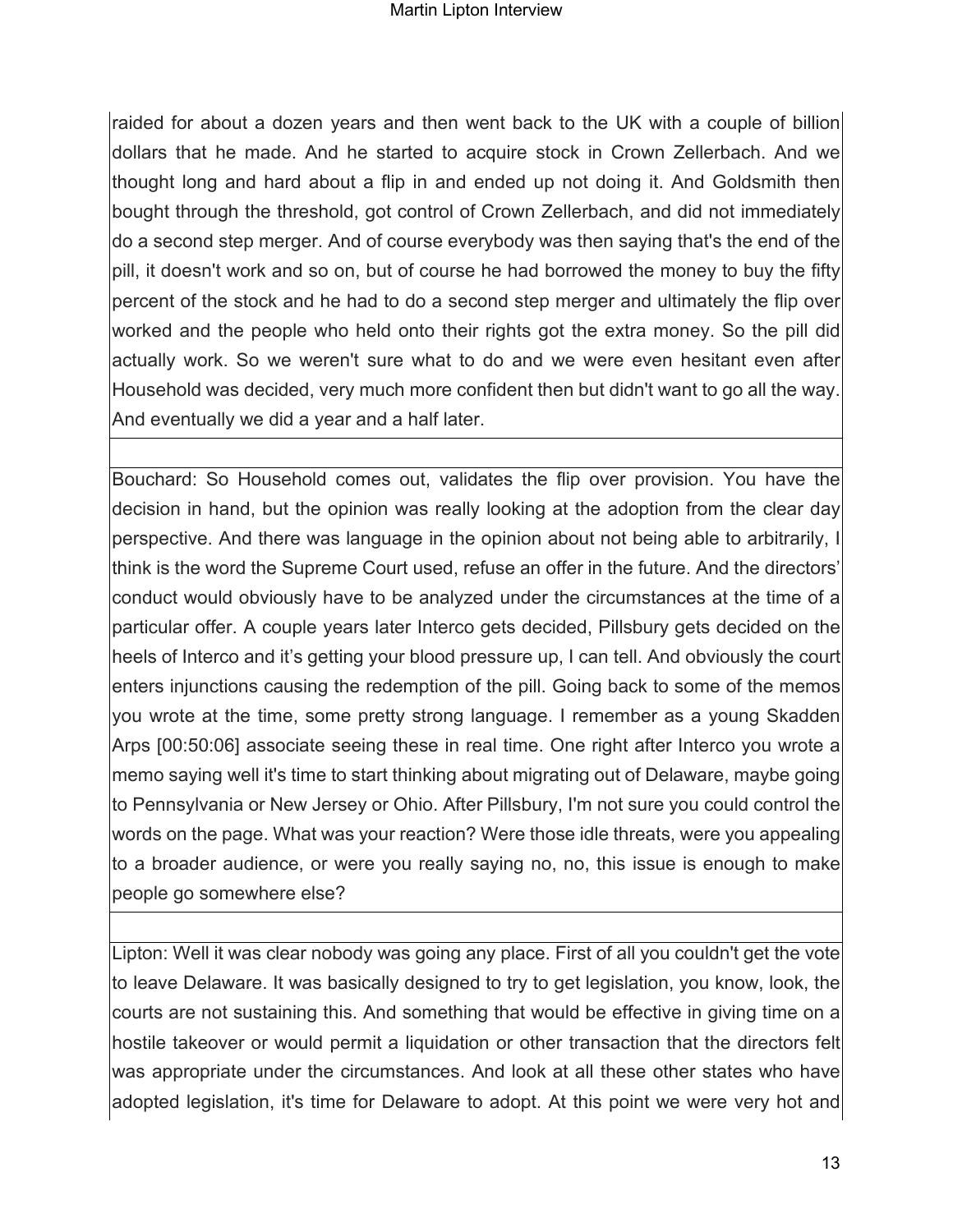heavy on both pill validation and constituency statutes. And we were basically working with - it's interesting how we got those statutes. Just about every one was achieved by getting the business association and the manufacturers' association in the state together with the labor unions in the state and there was no other way to get them. It was in fact, the Chief Justice mentioned Massachusetts. Massachusetts, what happened was a French company St. Gobain made a bid for the Norton company, which is a major company in western Massachusetts, and we had them adopt a pill. St. Gobain said that they were going to conduct a proxy fight. So we were worried that they might get a majority of the board to in effect redeem the pill. So we got--Norton was sort of the key to the economy of Worcester, so there was already kind of a concern in Worcester and had become a political matter. So I thought why not amend the corporation law to have mandatory staggered boards in Massachusetts retroactive so that--

Bouchard: As in to the civil war, or retroactive to what?

Lipton: As of the passage of the statute. And if they were doing tender offers in the civil war we may have come up with that, too. Many of that--and again, it was the labor unions and the manufacturing association that made it possible. I ended up testifying before the committees of both houses of the legislature on what it meant. And so... And the labor unions got a price, there were provisions in the statute that were favorable to the unions. And you could opt out. It was not an opt in statute, it was this is it, but if you want to opt out, you can opt out.

Bouchard: Ok, let's go back to sort of the trilogy of Delaware law scripture here. We talked a little bit about Unocal which is early '85, Household in November '85. During this time the case that's steaming along in the courts is Revlon. First of all, why don't you tell us a little bit about what your role was in Revlon, who you're advising and whatever anecdote from that experience you can share?

Lipton: Well we were representing Revlon. And it was what I'd call a classic Mike Milken Drexel Burnham financed takeover. And a subsidiary of MacAndrews and Forbes was the bidder and it was clear that the shareholders were restive. And so we did two things: one, we issued a note to the shareholders - I won't go into the details of it - to kind of assure the shareholders that they wouldn't be left high and dry. And then it was decided that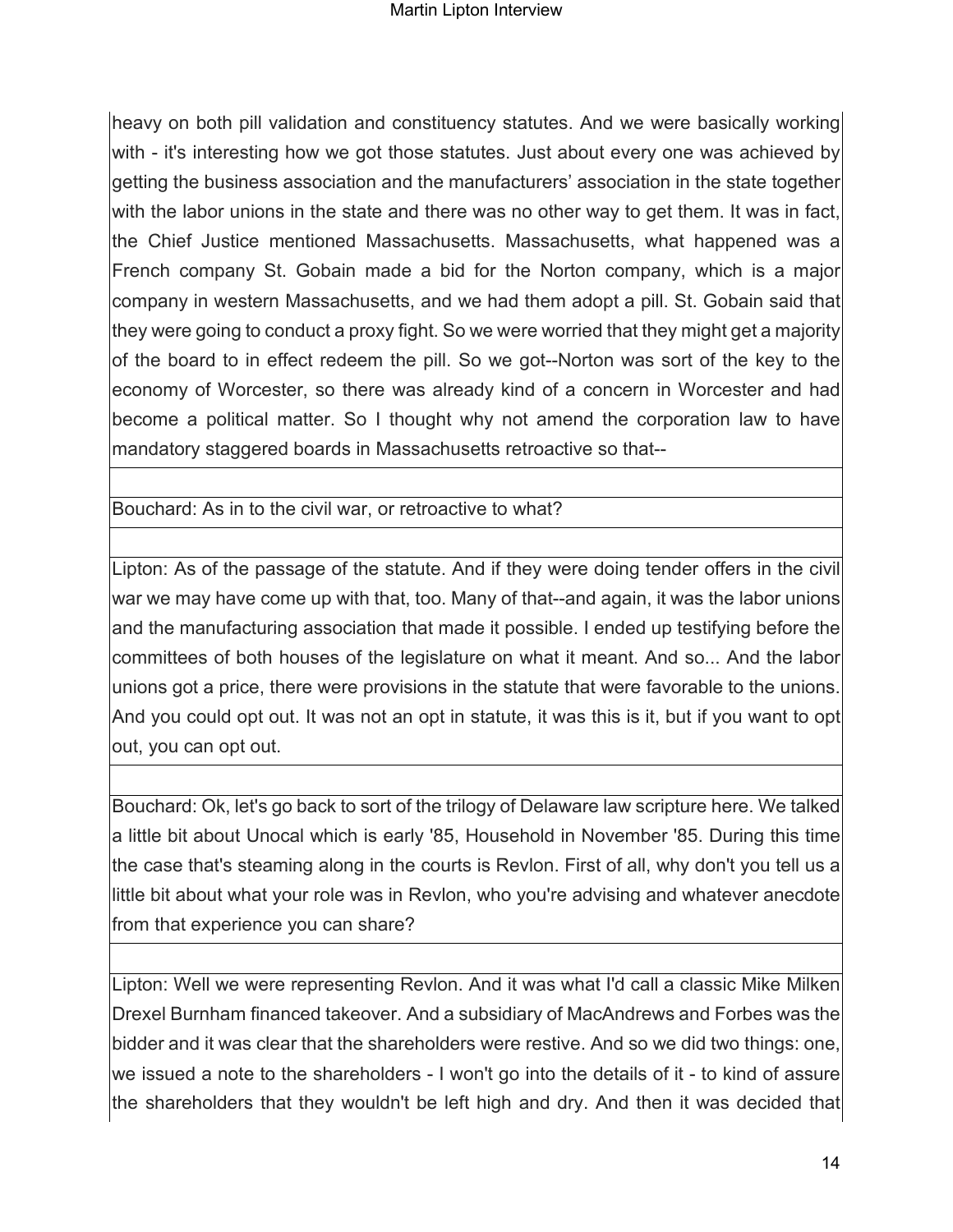rather than continue the battle they were going to do a deal, basically a private equity deal. And that resulted in a bidding contest and the bid was advanced by a few [00:57:22] cents, a couple of times. And it was clear that Mr. Milken wasn't going to stop financing it. And we went ahead and signed the contract. MacAndrews went to court and well that's how the case was decided, erroneously, I might add.

Bouchard: Well, we're going to get to that. But let me focus on the notes you mentioned. Because in Forstmann Little's bid they had an aspect to their bid that gave some benefits to the noteholders. And the Supreme Court obviously didn't think very much of that, made it clear that the only consideration when you put the company up for sale is the consideration of the stockholders - notwithstanding the language from Unocal just earlier the prior year about potentially considering other constituencies. I assume the answer to this question is yes, but maybe can you amplify on it but did you feel that was a wrong decision?

Lipton: I always thought the decision was wrong on two bases. One, there's always a question when you're saying you're doing something to maximize value for shareholders. Who are the shareholders? These noteholders were shareholders. And we're talking about a very narrow time frame, it wasn't as if all these notes were in other hands. Probably ninety-five percent of the notes were in the hands of the shareholders. So I thought it was a mistake on the court's part to reject taking into account the impact on the noteholders. I also thought it was a mistake for the court to say that a five cent or ten cent difference in what is being paid in an acquisition would tip the scales with respect to a transaction that a board of directors felt was the appropriate transaction, even though it was a few cents' difference. And there was no concern whatsoever for the other constituents. And I thought to this day that the court did not give into account all that it should have taken into account. But I don't want to leave the impression that court did anything inappropriate or whatnot. I think throughout this entire period and to date, the Chancery Court has really done a fabulous job of finding a path through a constantly changing economic and social environment, and in effect, really protecting corporations and their shareholders basically, most of the companies in the US, in situations that courts are really not fully equipped to deal with. Some of these situations really require legislation. And in a situation where there's really been bare bones in terms of 203, there are a couple of sections that have been amended or adopted and so on, but all in all, it's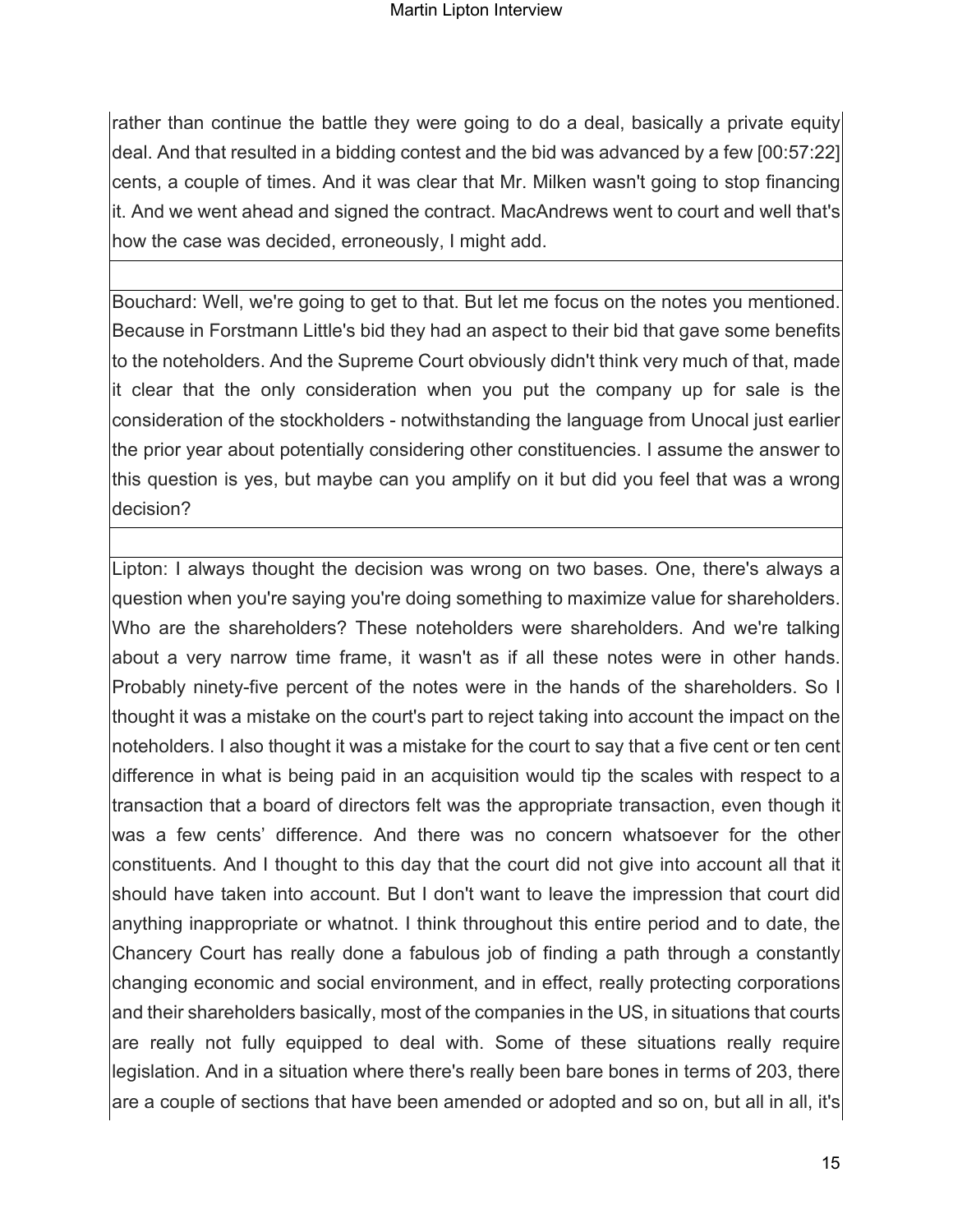#### Martin Lipton Interview

just an astounding job has been done in creating a corporate governance regimen that works. And now it faces the problem that the immediate panel before was discussing, is whether it can continue to work in the face of institutional ownership of eighty percent of the stock. The entire structure that we began with in corporation law and was added to- and even in the states with strong constituency statutes: Pennsylvania, Ohio, states like that, none of that matters any more because for most companies between fifteen and twenty shareholders have effective control of the company. May not be the same, fifteen and twenty, and every sense, but it's rare that a major company listed in the US isn't effectively controlled by between fifteen and twenty shareholders. So the focus of our corporation laws was on boards of directors in companies with respect to fiduciary duties and rights to constituents and so on, when today the power is in the hands of relatively few investors who have a totally different raison d'etre. It's to maximize the value of their portfolios and who are in competition with each other for managing funds and so on. So we've ended up now where fifteen activists basically are responsible for just about all of the major activist activity, are capable of mobilizing the holdings of these institutions to force the boards of directors of companies to take actions that the board doesn't necessarily want. But even more significant, the acts that they do make, they essentially force every corporation that is subject to change of the board by a vote of shareholders, every corporation to follow short-term strategies that basically have retarded investment, have enormously, deleterious impact on employees. I'm not sure everybody realizes what short termism does to employees because companies live in dread of missing their quarterly guidance, their stock will go down fifteen, twenty percent. The only way in the short term a company can deal with that problem is to announce a restructuring with the termination of three thousand employees, five thousand employees, whatever is necessary to make the Street believe that that reduction in employment is going to result in a run rate increase in profitability so as to restore the projections that the Street is using for the future. And it has essentially destroyed the old implicit contract between companies and employees that the employees would have a job. Which takes me back to your first real question on the nature of the boards in the mid-1950's. Every one of those boards would rather have reduced the dividend than fire one single person. Those companies were totally focused on employees and the community in which they operated. And that's totally gone today, it just doesn't exist. The pressure that short termism and the activists have put on companies have made it impossible. So we've yet, as you heard, we've yet to evolve the right approach to deal with this problem.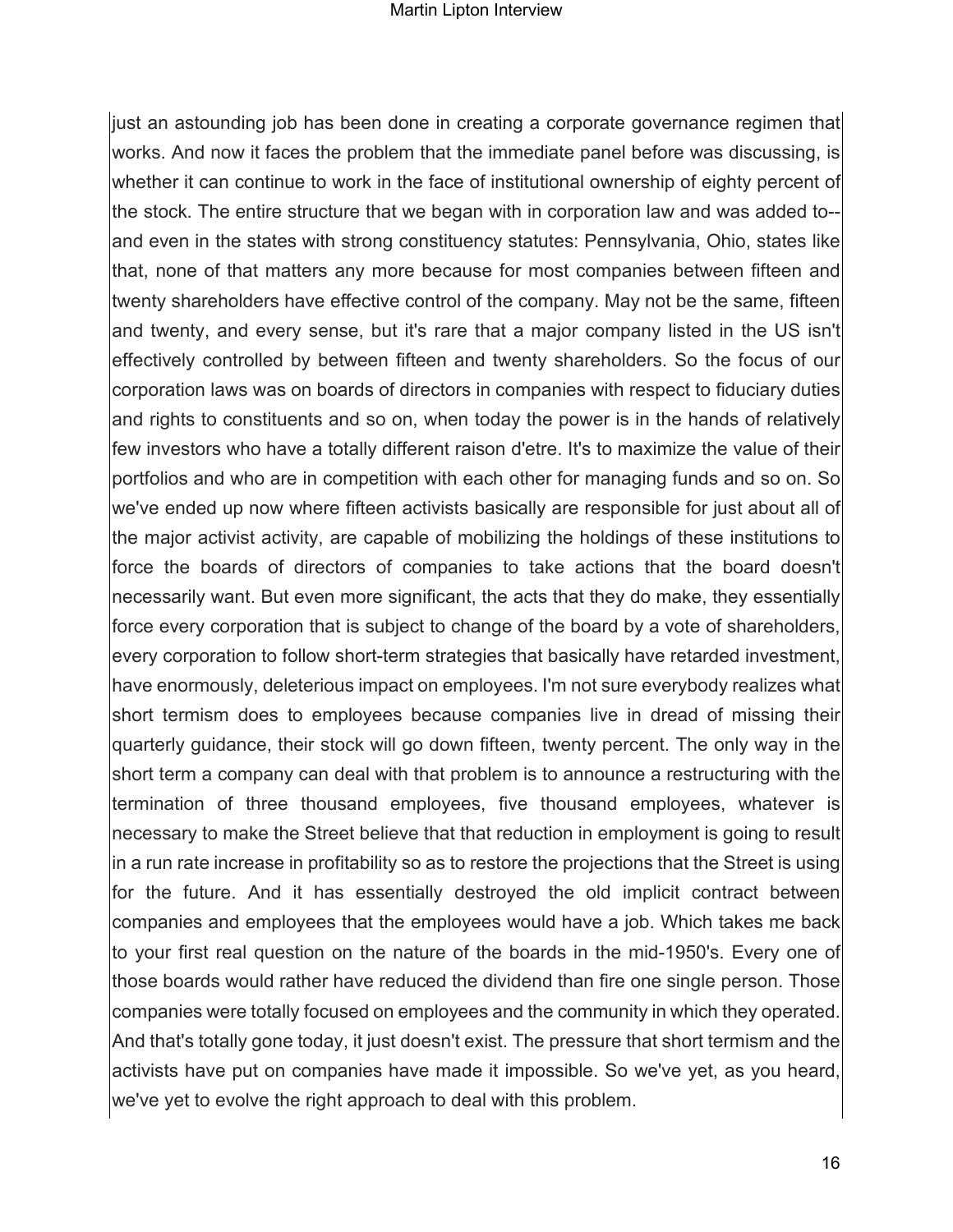Bouchard: So one final question, our time is almost out. What is the worst decision Leo Strine has ever authored?

[crowd laughter]

Bouchard: You practiced law for six decades.

Lipton: My daughter will disown me if I say anything that's even hinted at criticism of her hero.

Bouchard: You just ruined my setup but it's ok.

[crowd laughter]

Bouchard: So you practiced law for six decades. There are a lot of lawyers in the room who advise board of directors. You obviously have an extraordinary history in accomplishment in your career. What would you tell the lawyers in the room who advise directors, particularly the younger ones that are maybe at the start of their career. What are the key things in your judgment to advising directors well?

Lipton: You know, I don't want to answer with the pat. I think the key thing in today's world is to make sure you understand the pressures on directors in advising them. And the psychological problems that arise from short termism and activism. In a way activists are successful by driving a wedge between directors and the management of the company. Because directors don't want to be embarrassed. And one of the strongest things that an activist or one of the corporate governance proponents like Bebchuk and his shareholder rights effort on destroying staggered boards, is that directors will be embarrassed by a withhold vote or a negative say on pay vote. And that just, you have to understand in advising directors to make sure they understand what's happening and the kind of pressures they're under and their obligation to make sure that their decisions are not predicated on narrowly avoiding the embarrassment of a lower vote than a fellow director has gotten or a negative say on pay vote. And the advice you're giving may result in that but it's the appropriate advice and they should make their decision based on whether they